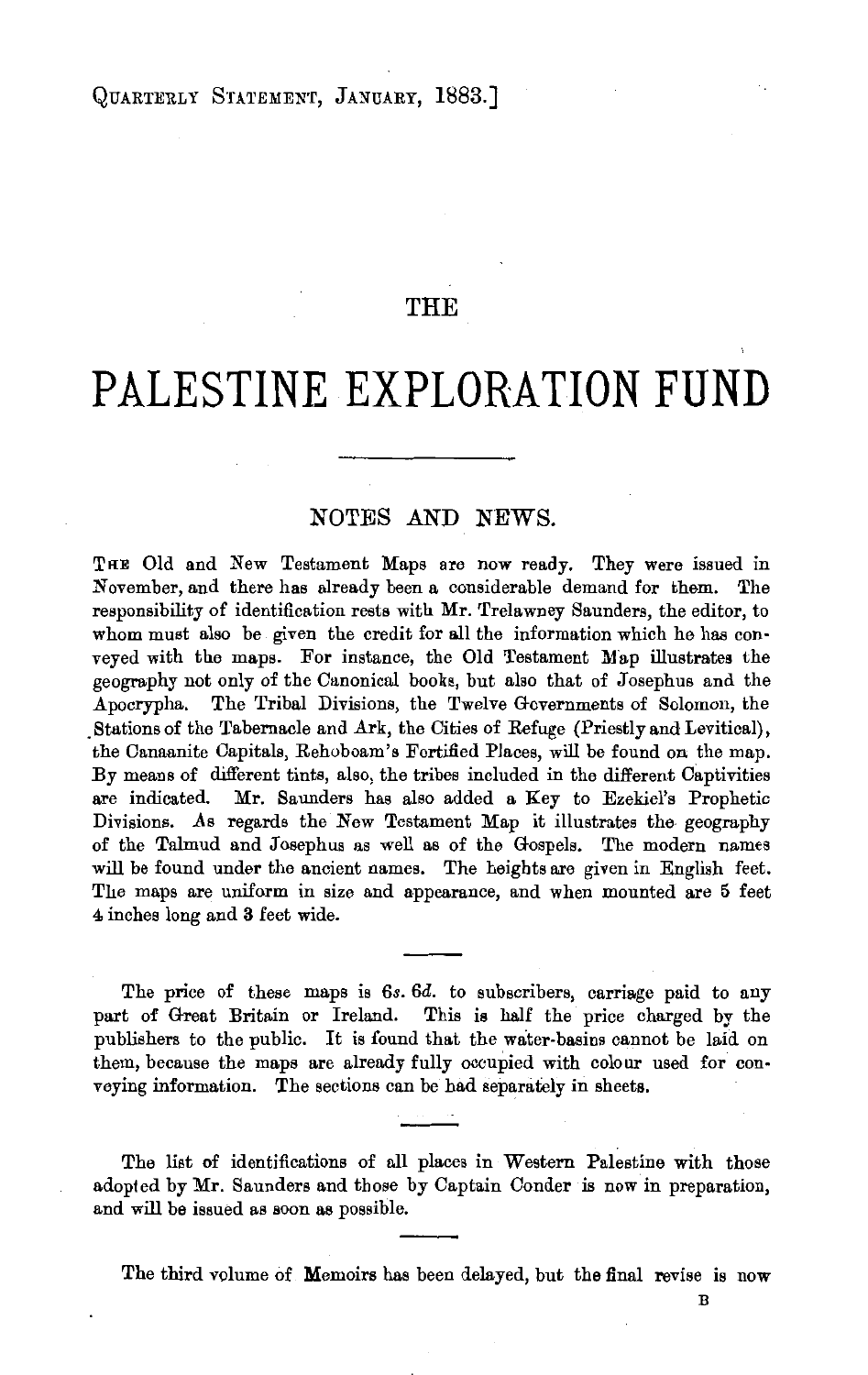## 2 NOTES AND NEWS.

passing through the press. The other two volumes may be expected in the spring. Captain Conder, who has returned from Egypt, and is now on sick leave, will, as soon as he has recovered his health, return to the service of the Committee, and has undertaken to prepare a paper for the Jerusalem volume, containing an account of all the researches and discoveries made there since Colonel Warren's excavations.

The great work of which these volumes form part will not be reprinted, and only a few copies are left. Particulars of the price may be obtained of the Secretary. The Committee beg their friends to secure them, if possible, for libraries, so as to make them more generally useful.

Colonel Warren is now at Suez engaged in bringing to justice the murderers of Professor Palmer and his companions. Of their fate there is now no longer room for doubt. The notice of Professor Palmer which will be found on page  $4$ is reprinted from the "Athenæum." A memoir of his life is being prepared by Mr. Walter Besant: it may be expected early in the year. In his most lamentable death, the Society has suffered an irreparable loss. There is no living man who can take his place, because, though many Oriental scholars may be found, there is not one who knows so well the people of the Desert and the Holy Land, their manners, customs, and language.

Work in the field will be resumed as soon as possible. Meantime, Captain Conder will, it is hoped, take up again the'work in which he was interrupted, of compiling the Memoirs of the part he has already surveyed. The position of the Society has been greatly improved by the issue of these Memoirs. Its objects are now widely known, and the publication of its splendid maps and the volumes of the Memoirs are at once a proof of the excellence of their past work and a pledge for the future. It is hoped that every subscriber will take a copy of the Biblical maps, if not for his own use, for presentation to schools and libraries.

Mr. Saunders's sections of the country, viz., one from north to south, and four from east to west, have been laid down, on two sheets, so that they can be had separately if desired. They are also laid down on his "Water-Basin" Map. The price of the sheets is 1s.  $6d$ , each. The Jerusalem sheet of the great Map can also be had separately, at half-a-crown.

The income of the Society from all sources, from September 19th to December 22nd was  $£783$  4s. 4d.

It is suggested to subscribers that the safest and most convenient manner of paying subscriptions is through a Bank. Many subscribers have adopted this